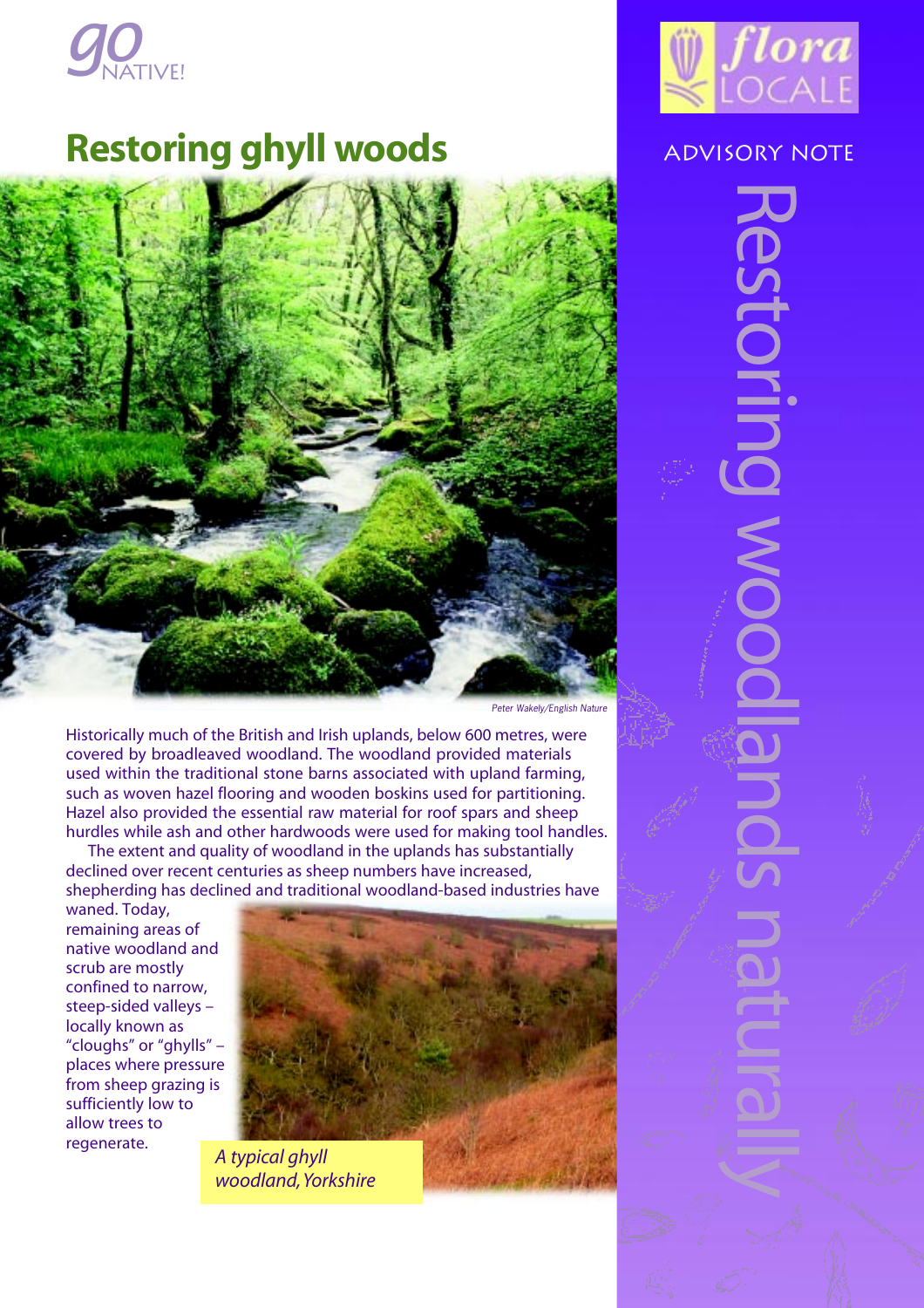## *Restoring ghyll woods*

### **What is ghyll woodland?**

*Ghyll woodland* is the term given to native woodlands found on steep-sided valleys. They are found throughout Britain and Ireland, but predominantly in upland areas and in western Britain.

Upland ghyll woodland is of significant value for wildlife and is also important in a landscape and a historic context.



#### **Species common to upland ghyll woodlands:**

- **Trees and shrubs:**
- ✿ **Downy Birch**
- ✿ **Silver Birch**
- ✿ **Ash**
- ✿ **Hazel**
- ✿ **Hawthorn**
- ✿ **Grey Willow**
- ✿ **Sallow**

Mike Hammet/English Nature

Wike Hammet/English Nature

- ✿ **Sessile Oak**
- ✿ **Rowan**

#### **Birds:**

- ✿ **Pied Flycatcher**: nests in tree holes in mature woodland (summer visitor)
- ✿ **Wood Warbler**: nests on the ground (summer visitor)
- ✿ **Redstart**: feeds on berries and nests in tree holes
- ✿ **Black Grouse**: feeds on berries, roosts in trees
- **Ground flora:**
- ✿ **Primrose**
- ✿ **Bluebell**
- ✿ **Wild Garlic (Ramsons)**
- ✿ **Ferns**



#### **Approaches to woodland restoration Excluding grazing**

New fences around the areas to be restored are required to substantially reduce grazing pressure. By excluding grazing animals, new tree seedlings get a chance to survive.

- ❀ Access to the woodland should be maintained via a field gate; this access point will be essential if stock have to be retrieved from the woodland.
- ❀ Fencing should be periodically checked and any deer or livestock driven out of the wood before carrying out repairs.

While providing some shelter for livestock, these steepsided woodlands can also become a trap for sheep and cattle. Fencing to exclude grazing animals can therefore be beneficial to both the woodland and livestock.

When fencing an area of woodland to be restored, always:

- ❀ make the area as large as possible
- ❀ attempt to link other existing areas of woodland
- ❀ look at the area from a distance, to assess the landscape implications of any new fencelines – it may be some time before the trees grow sufficiently large to hide them.

Upland ghyll woodland is particularly important for Black Grouse – a rare and threatened bird throughout Europe – whose traditional habitat is the woodland edge and associated upland habitats such as rush pasture, heather moorland and upland wildflower meadows.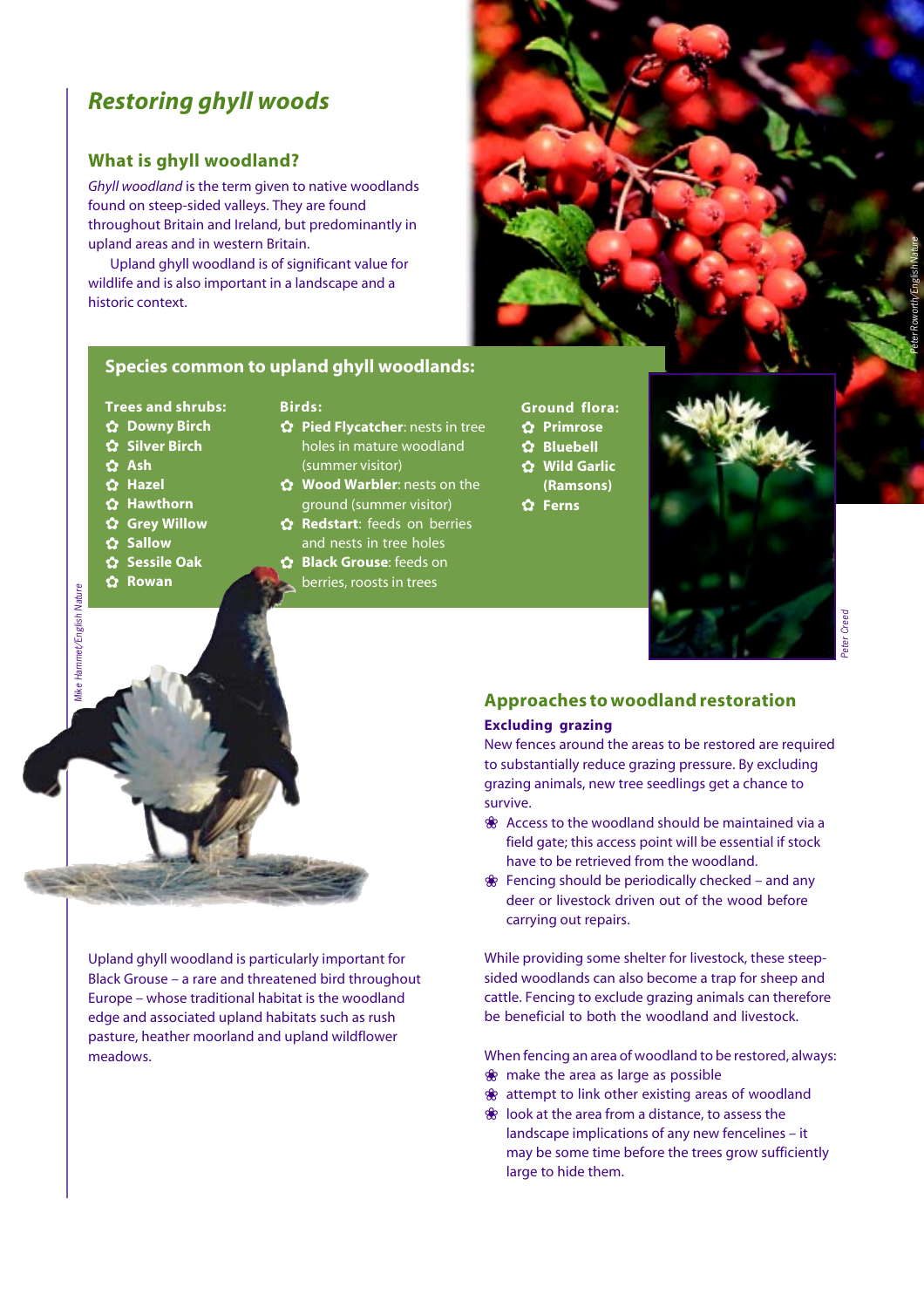### *Restoring ghyll woods*

#### **Future scenarios?**

**There are currently many uncertainties over farming in the uplands. It is possible that sheep numbers will decrease and, as a result, natural regeneration may occur in some areas, without the need for new fences.**

#### **Natural regeneration**

Allowing the wood to regenerate naturally can take many years, which in the lifetime of a wood is negligible. Promoting natural regeneration is a low-cost, minimal management method, ensuring that the trees that grow originate from the existing trees in the woodland.

This method of woodland restoration should only be used where there is a reasonable diversity of shrubs and trees in, or close to, the site. Wherever possible, Sycamore should be removed from regeneration sites and adjacent land, otherwise this species will soon dominate.

Natural regeneration can be assisted by collecting tree seed from the local area, and sowing it on site.

#### **Seeding and planting**

Planting may be the best approach if there are no nearby sources of seed, or if only a limited range of species are present.

#### **If planting is required:**

#### **Source planting stock with care**

Plants originating from other countries or from lowland areas may suffer, especially if budburst is earlier than normal for upland areas. Ideally, plants should have been grown from seed originating from wild trees in the same, or an adjacent, upland Forestry Commission Local Seed Zone as the planting site. Seed collections could be organised from other woods in the area, and given to a local nursery to grow on. A local conservation volunteer group may be able to help.

#### **Choose native species**

Chosen species should naturally occur in the area; these will be suited to the soil and local climate, and beneficial to local wildlife. Some berry-bearing trees and shrubs should be among those planted to provide food for birds and small mammals.

#### **Use small plants**

1+1 transplants are cheaper and will have a higher survival rate than larger plants.

#### **Reduce competitive ground vegetation**

Secure polypropylene mulch mats (or squares of black plastic sheeting) around each plant or spray a metre centred on each plant with a suitable herbicide (this may need repeating several times during the first three years). Do not use herbicide if it is likely to cause collateral damage to sensitive ground flora plants.

If extensive dense stands of bracken are present, these should be reduced in vigour before planting, by using a specific herbicide (use only when other ferns are absent). Several applications in a single season may be needed.

#### **Plant trees and shrubs in groups**

Leaving unplanted glades will provide habitat diversity.

#### **Protect young plants**

Unless the woodland is rabbit-fenced use spiral guards or similar to protect from deer, rabbits and hares. In areas where large deer populations are present, culling will probably be necessary – there may be a local deer management group that can be approached for help.